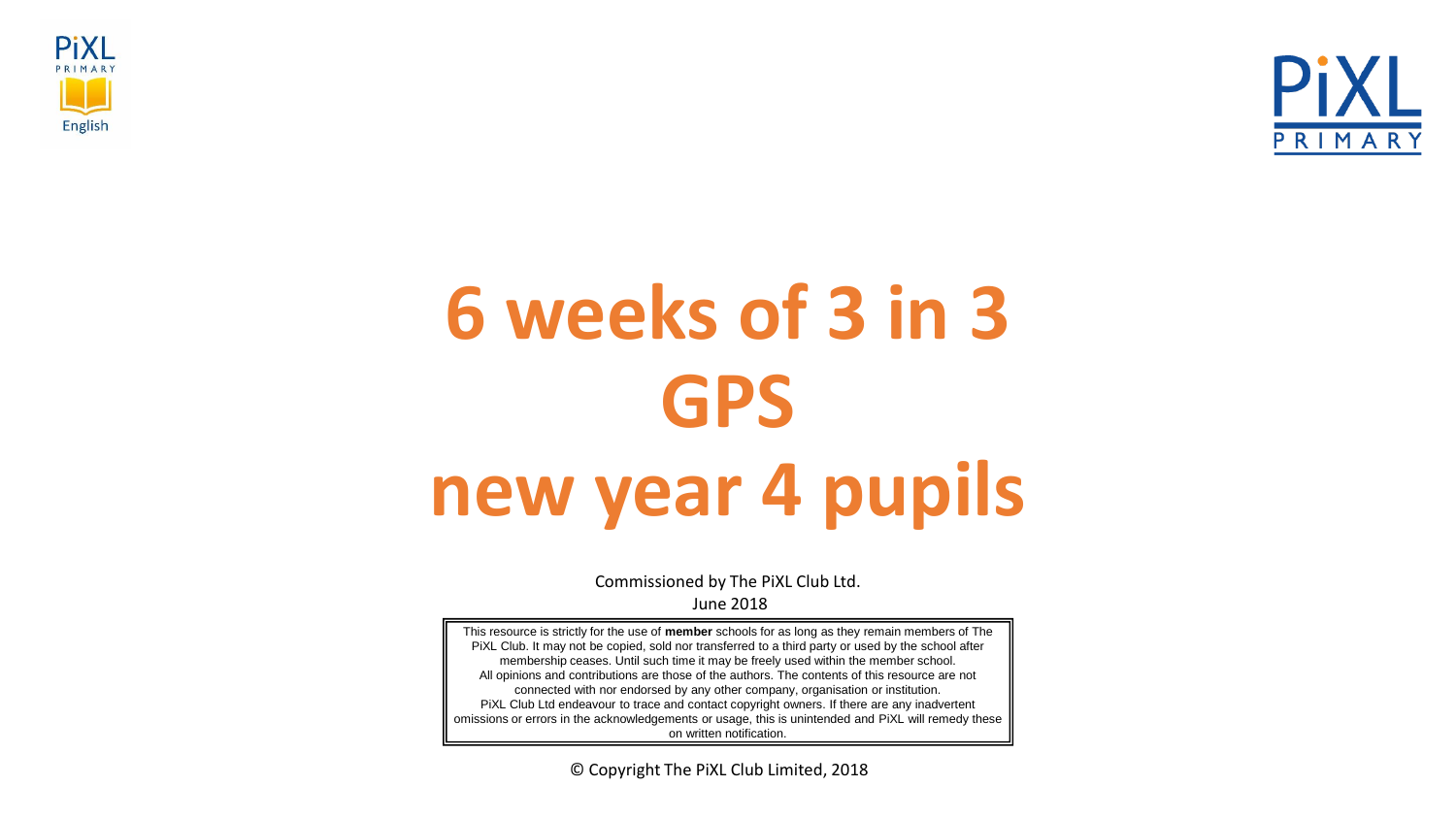





**1.** Which sentence uses **capital letters** correctly?

Imran and Basia live in manchester.

Imran and basia live in Manchester.

imran and basia live in manchester.

Imran and Basia live in Manchester.



Tick **one**









 $\overline{\phantom{a}}$ 

*CHALLENGE: Name the two distinctive characteristics of all proper nouns.*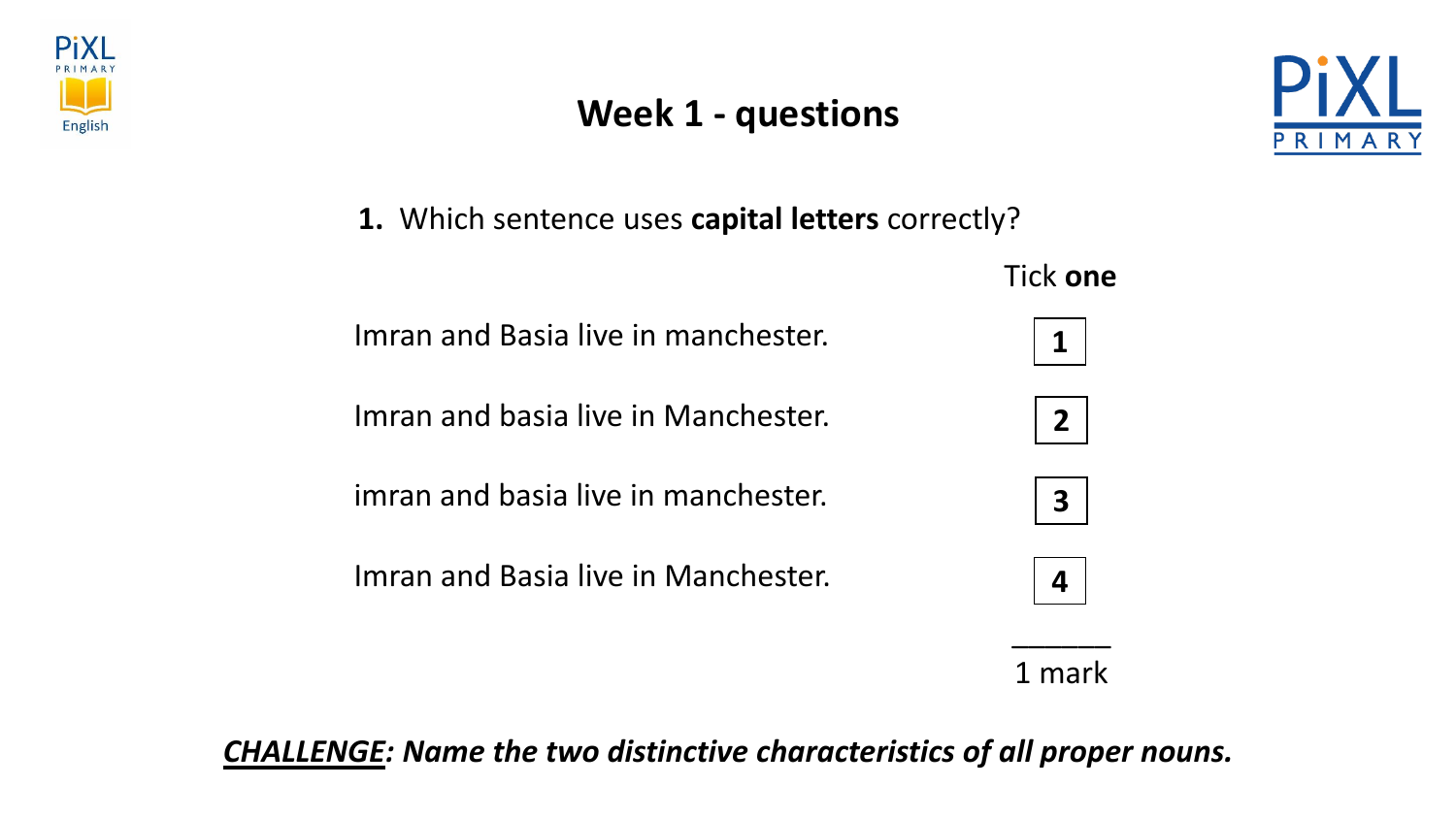

#### **Week 1 - questions**



**2.** Draw lines to match the groups of words that have the same meaning.



1 mark

*CHALLENGE: What is the grammatical term for merging two words into one, using an apostrophe?*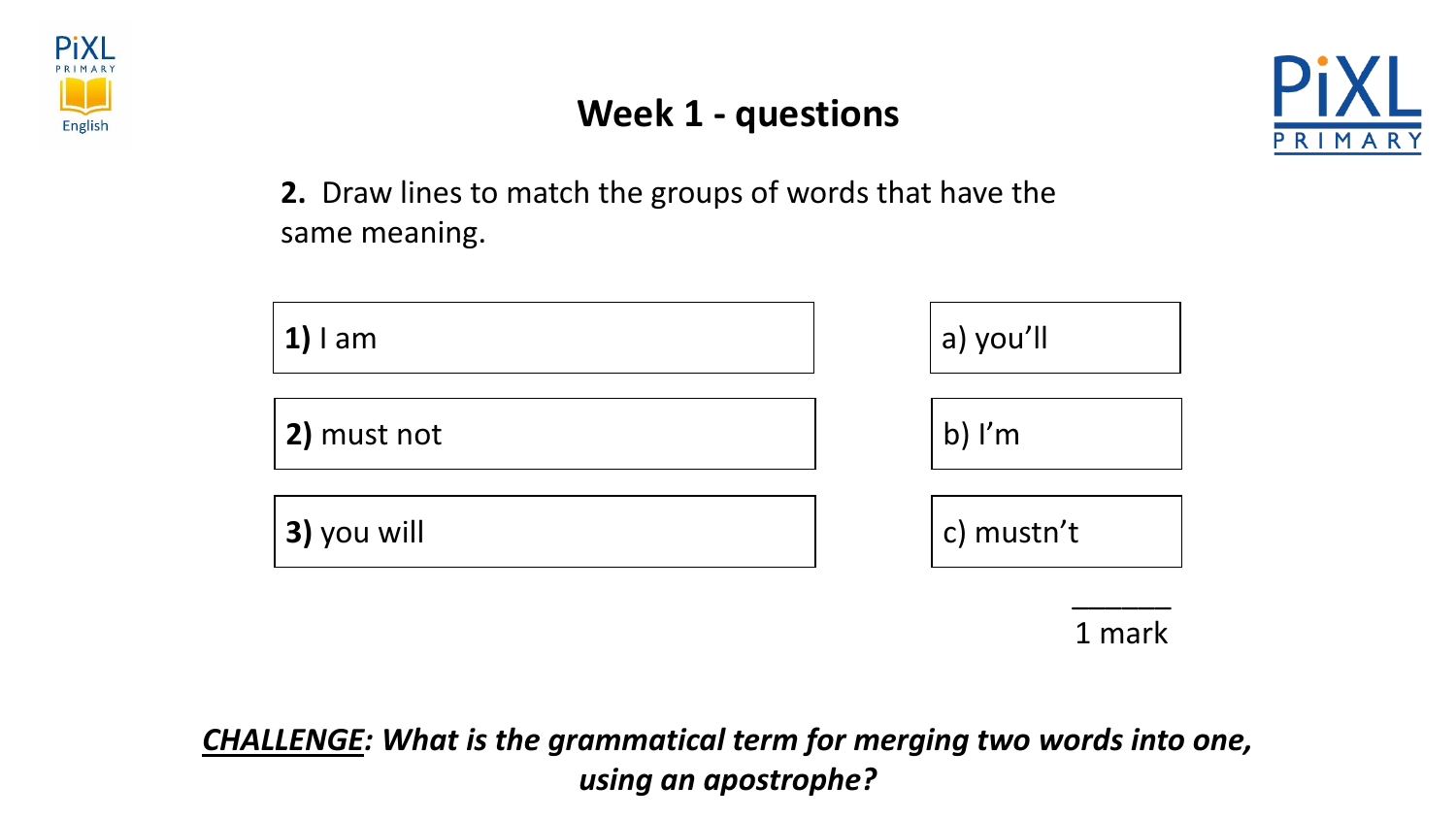

#### **Week 1 - questions**



**3.** Circle the two **conjunctions** in the sentence below.

### You can play at Joe's or go swimming, but you can't do both .

1 mark

 $\overline{\phantom{a}}$ 

*CHALLENGE: Find all the verbs in the sentence.*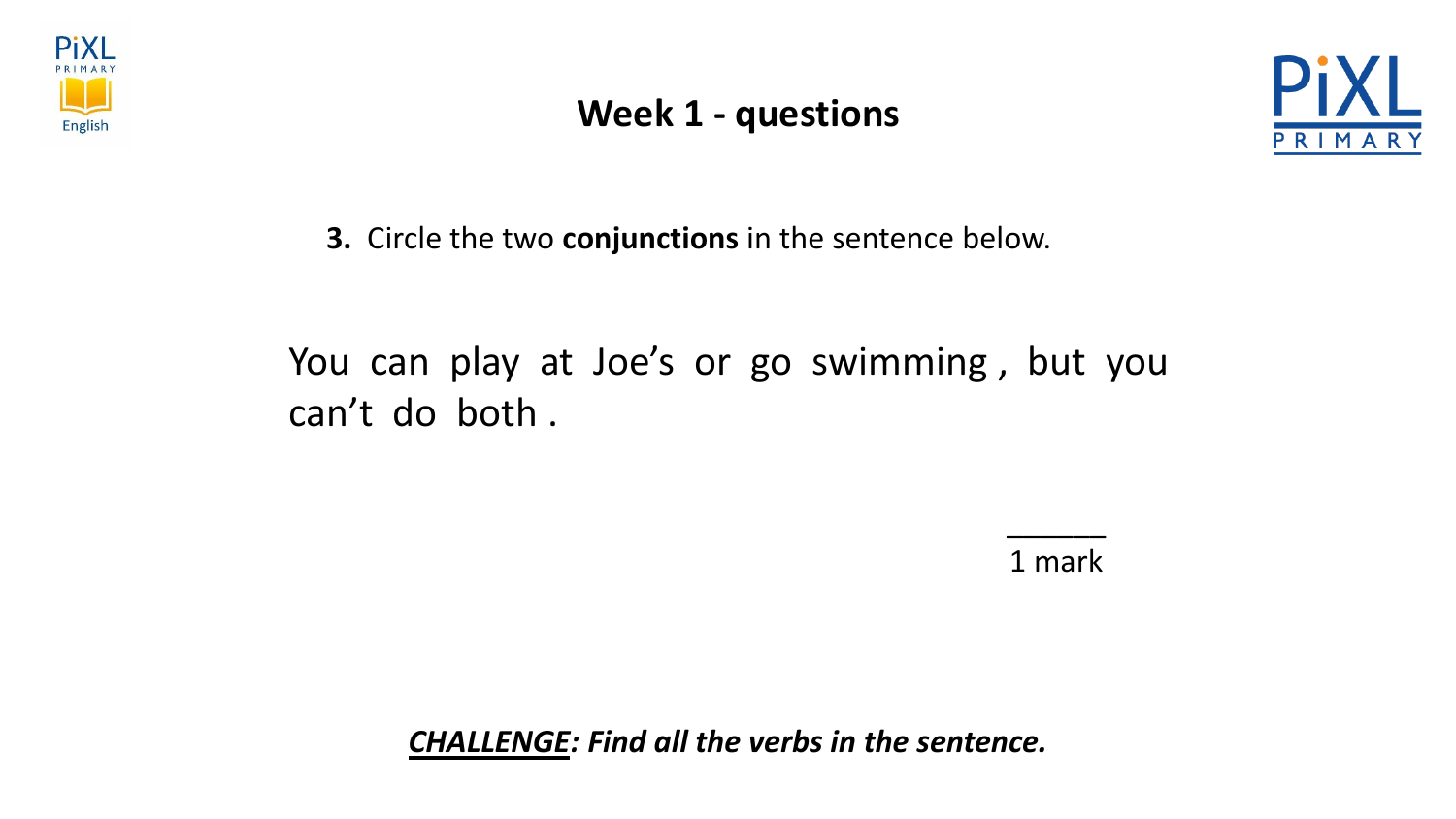





**1.** Tick the **noun phrase** below.



*CHALLENGE: Put the noun phrase into a sentence, punctuating it correctly.*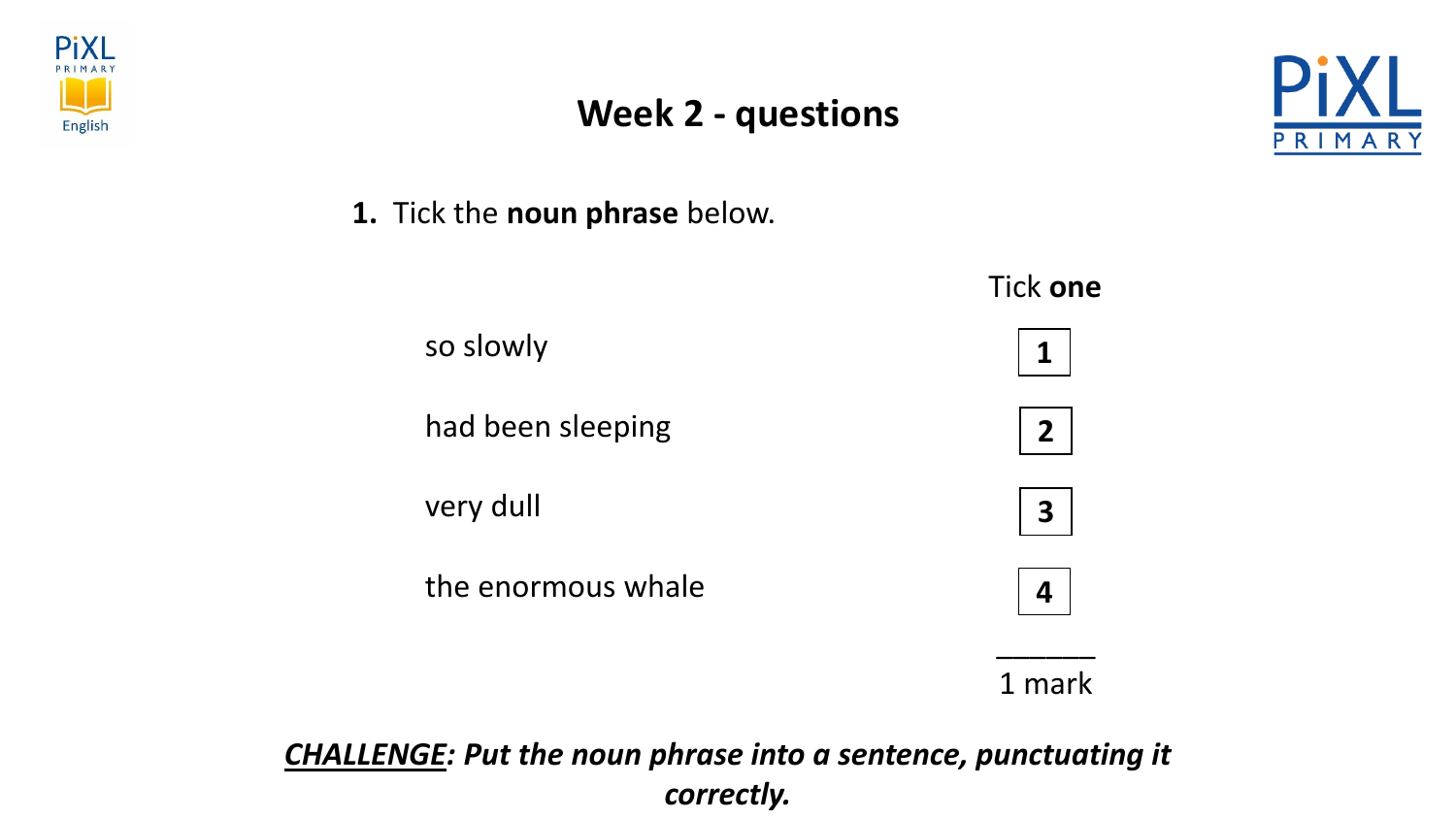

#### **Week 2 - questions**



**2.** Tick the sentences which are **commands**.

|                                 | <b>Tick two</b>         |
|---------------------------------|-------------------------|
| You look very tired today.      | 1                       |
| Pick up your coat.              | 2 <sup>1</sup>          |
| Wait for the bell to ring.      | $\overline{\mathbf{3}}$ |
| Tigers are close to extinction. | 4                       |
|                                 | mark                    |

*CHALLENGE: Which other punctuation mark could have been used at the end of the commands?*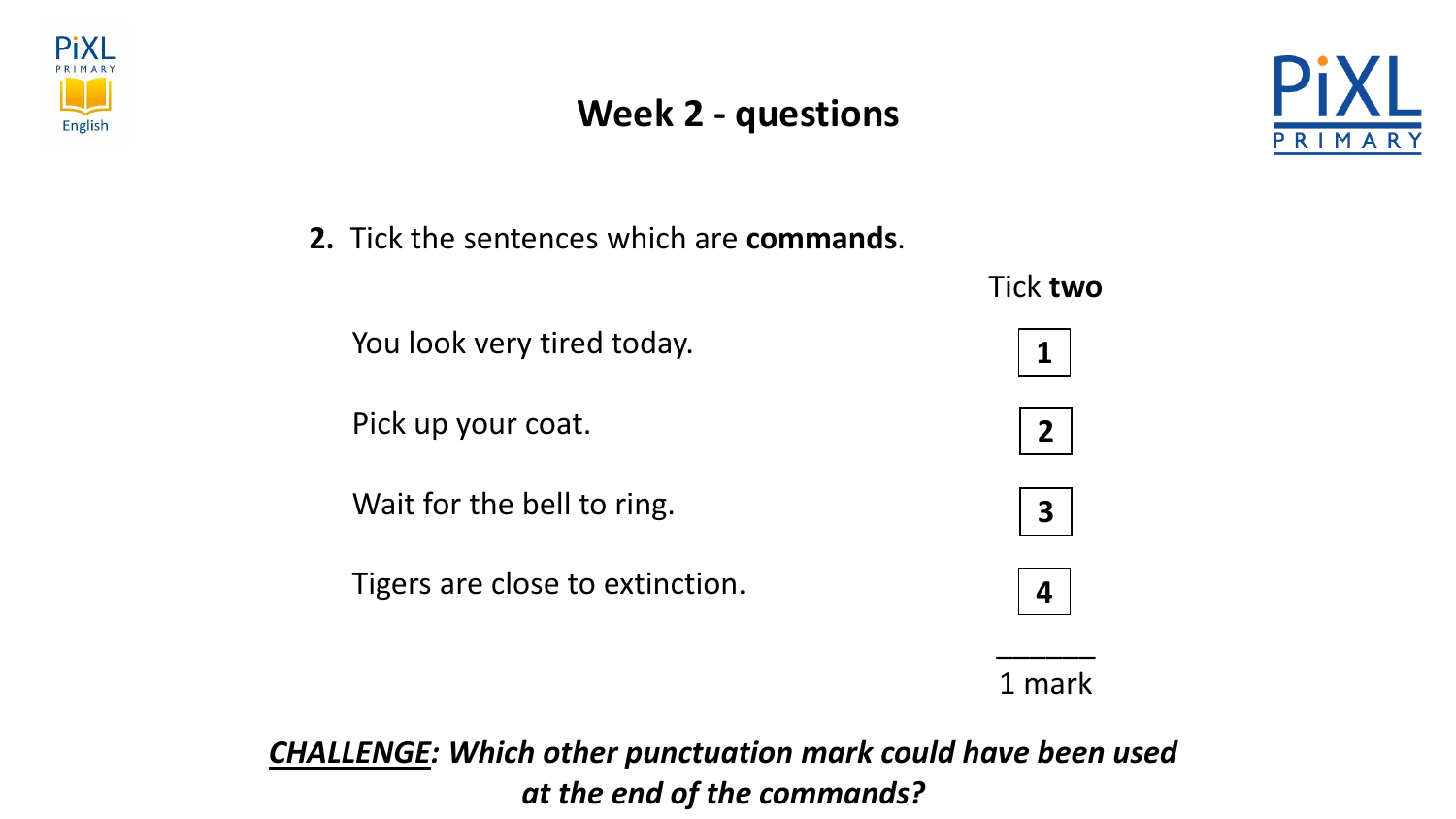





**3.** Tick to show whether each sentence is in the **past tense**  or the **present tense**.

| <b>Sentence</b>     | <b>Past tense</b> | <b>Present tense</b> |
|---------------------|-------------------|----------------------|
| Samir is late.      |                   |                      |
| I caught a cold.    |                   |                      |
| The bird flew away. |                   |                      |
|                     |                   |                      |

1 mark

*CHALLENGE: Write each sentence in a different tense.*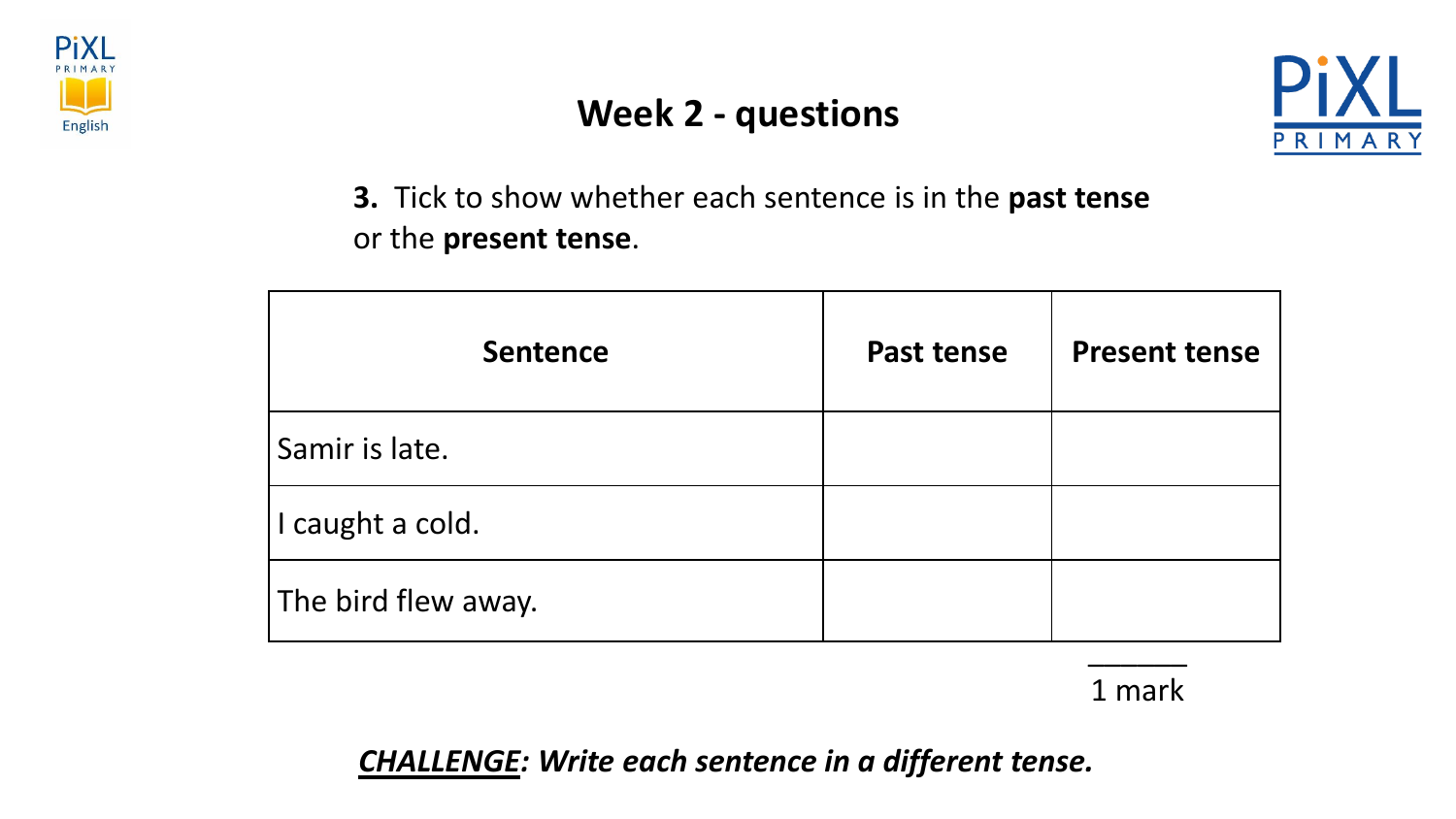





**1.** Tick the sentence that uses **Standard English**.

|                         | Tick one                |
|-------------------------|-------------------------|
| I ain't got no money.   |                         |
| I ain't got some money. | 2                       |
| I don't have no money.  | $\overline{\mathbf{3}}$ |
| I don't have any money. |                         |
|                         |                         |

1 mark

*CHALLENGE: Rewrite the following sentence using Standard English: My mate is fun.*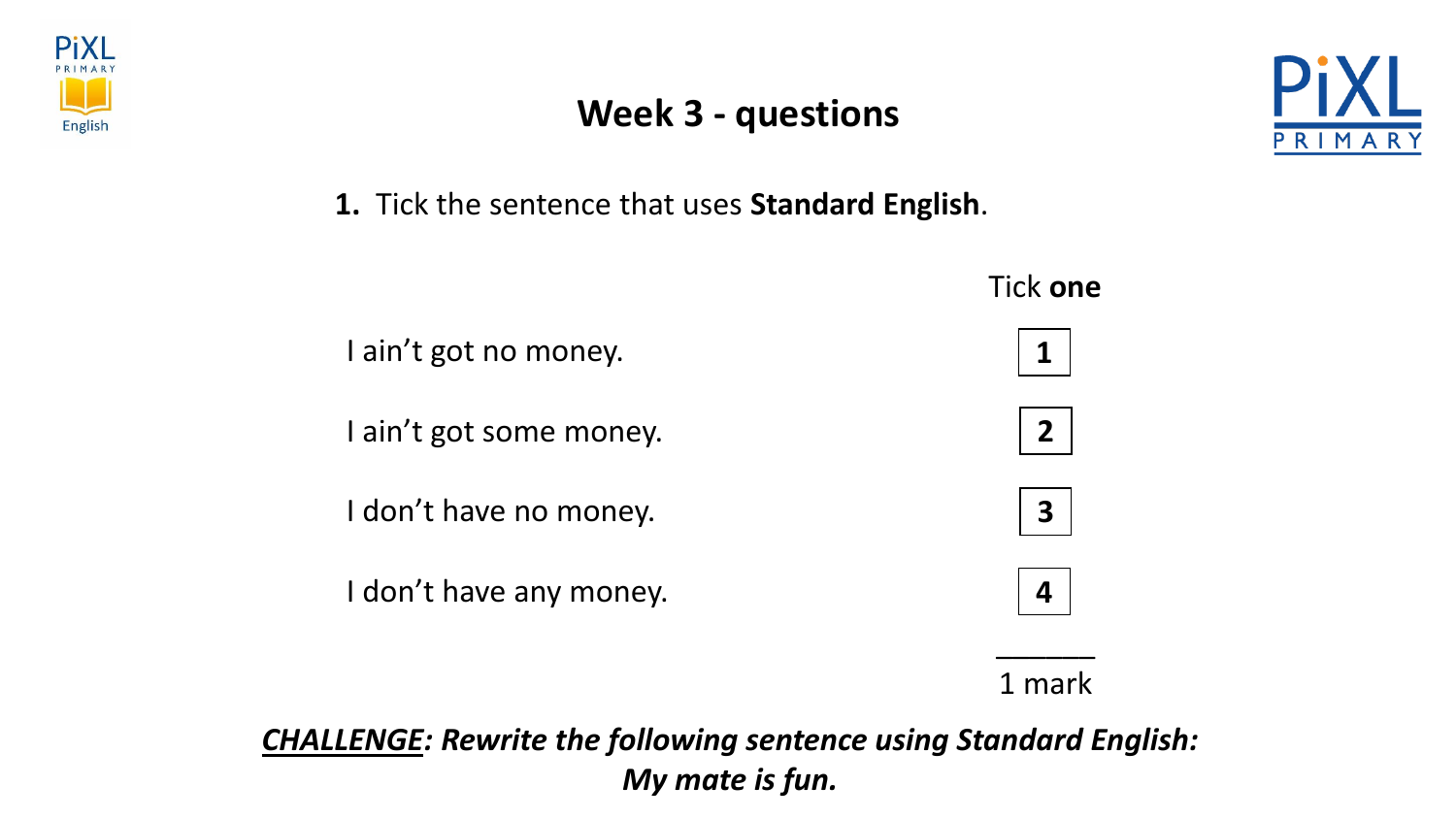





**2.** Write the missing **punctuation mark** to complete the sentence below.

Can you stay a little longer

1 mark

\_\_\_\_\_\_

*CHALLENGE: Which other punctuation marks can you use to end a sentence?*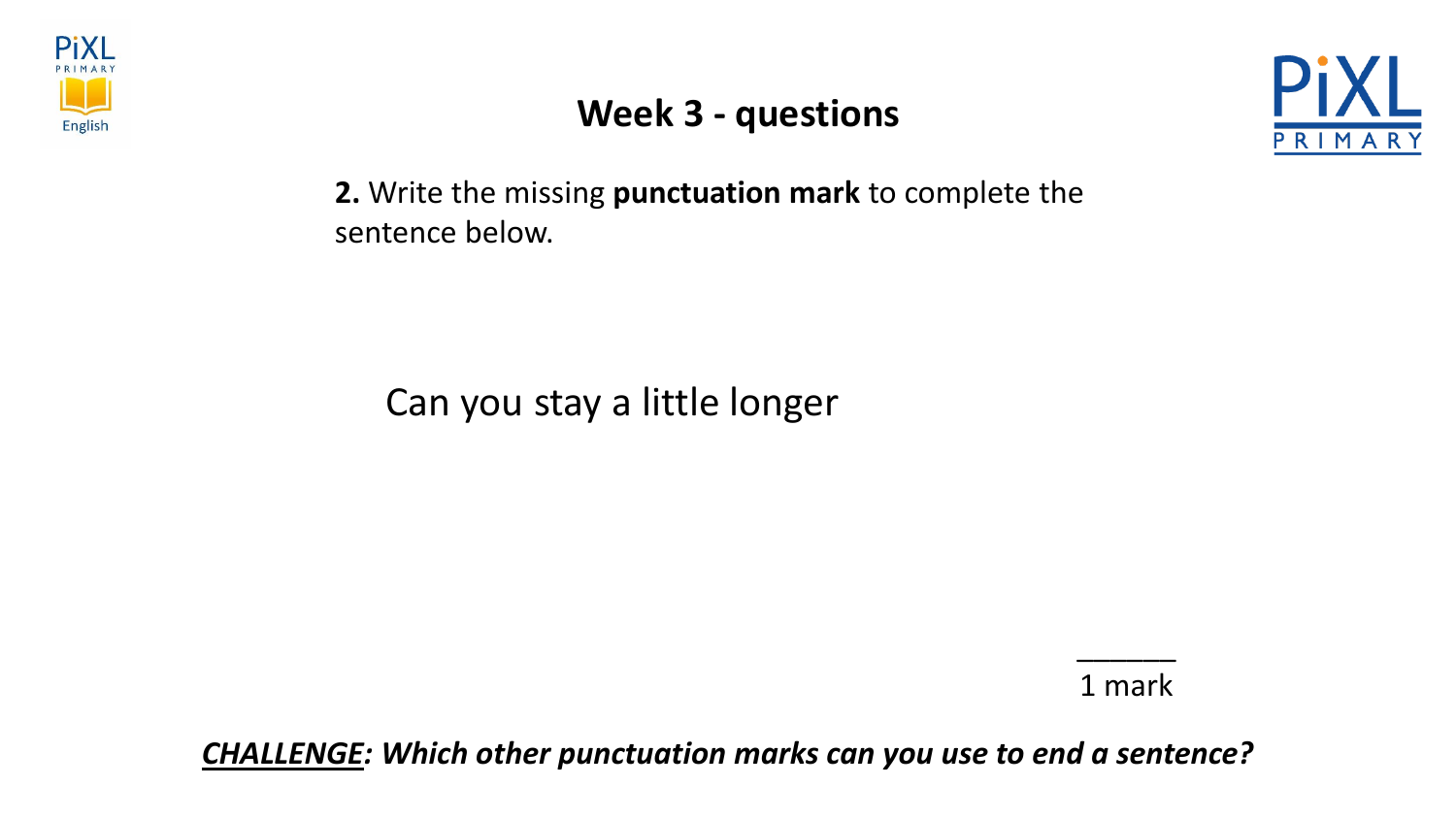





**3.** Write one **adverb** to complete the sentence below.

I fell over \_\_\_\_\_\_\_\_\_\_\_\_\_\_\_\_\_\_ .

1 mark

\_\_\_\_\_\_

*CHALLENGE: List as many adverbs as you can that would complete the sentence: I am walking \_\_\_\_\_\_\_\_\_\_\_ .*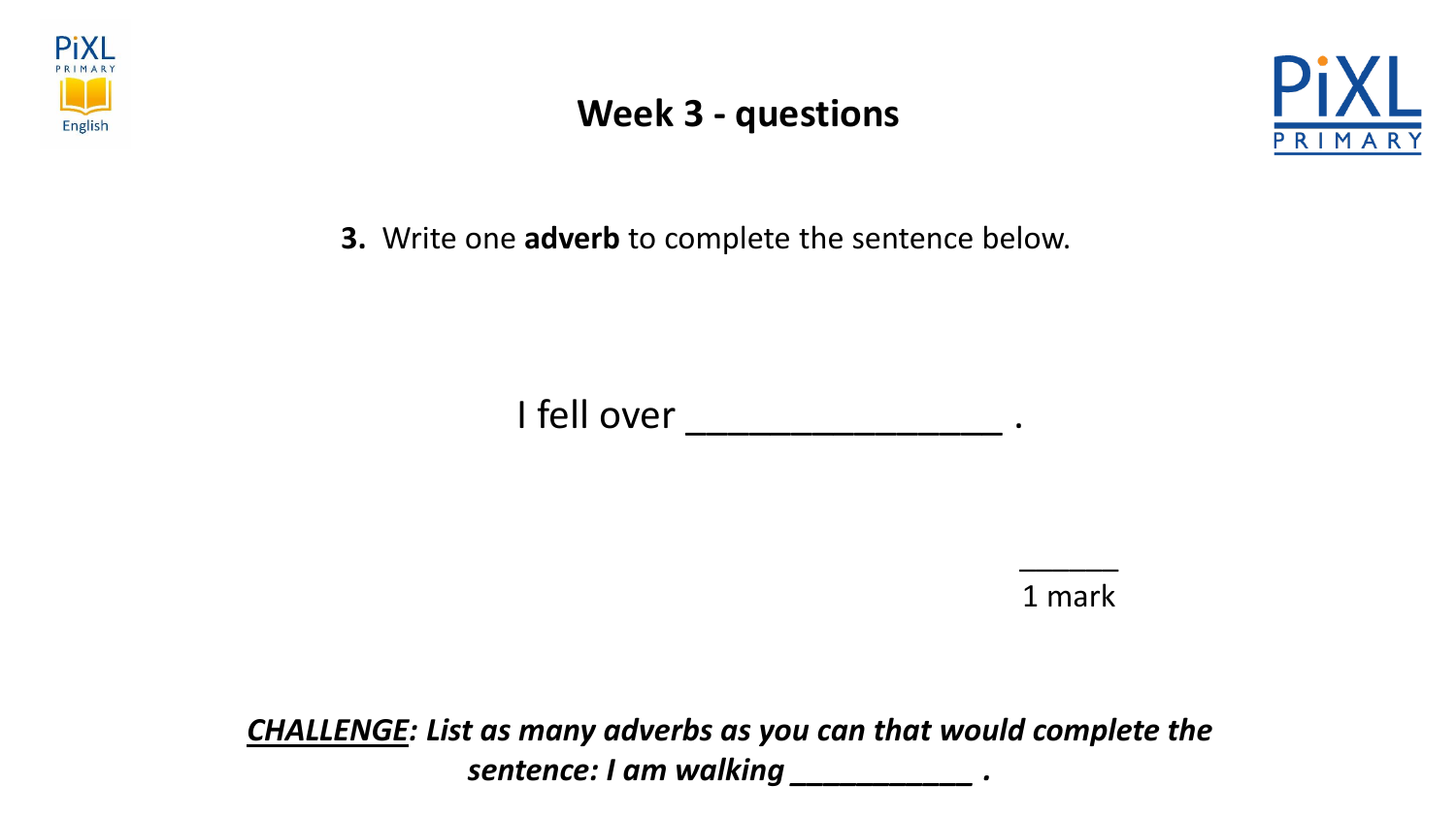





1. Tick **one** word to complete the sentence below.



*CHALLENGE: List three subordinating conjunctions.*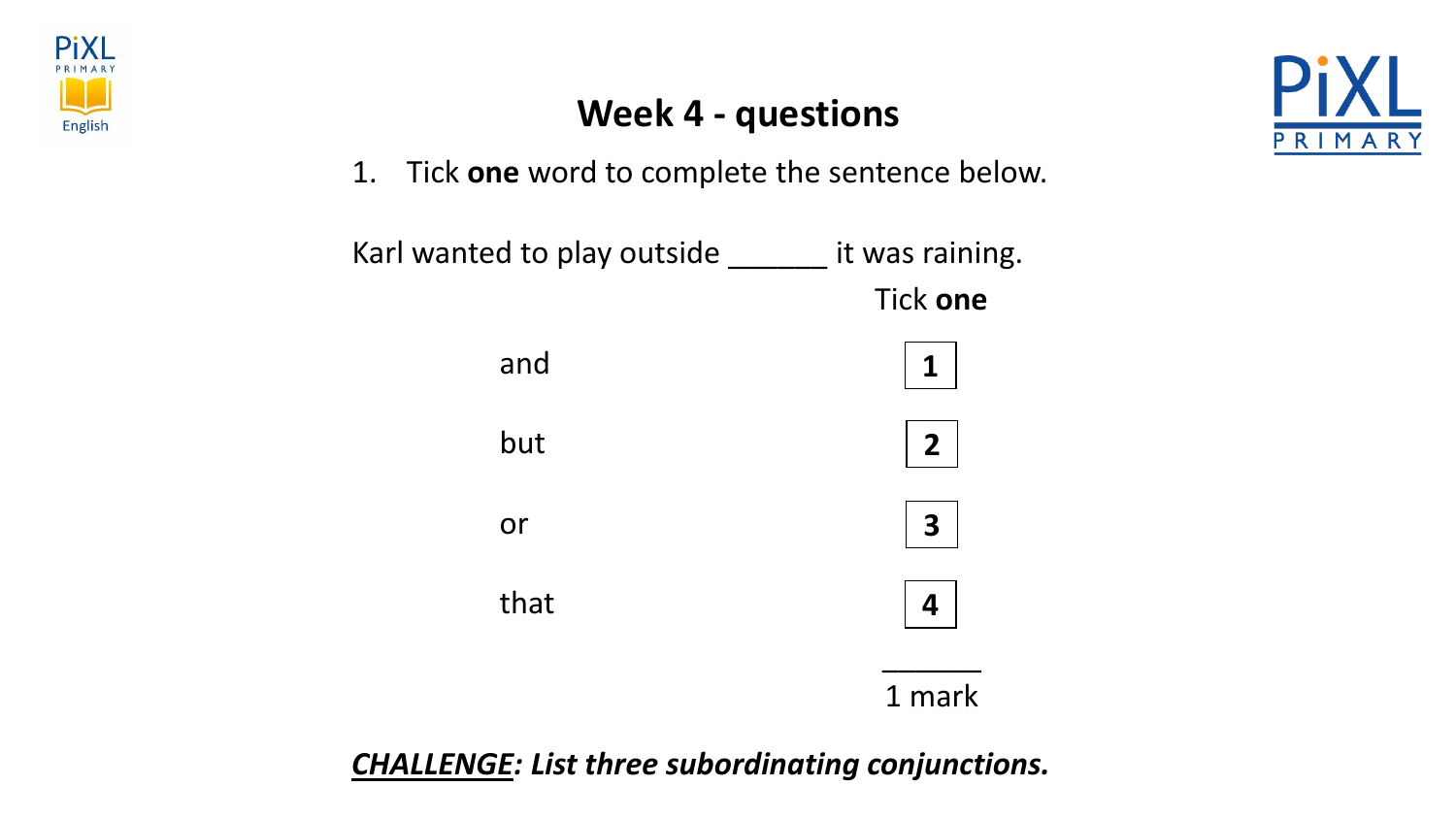

#### **Week 4 - questions**



**2.** Tick **one** box to show where a **comma** should go in the sentence below.

I saw some pink purple and silver balls on the mat. **a b c d** 

1 mark

\_\_\_\_\_\_

*CHALLENGE: List three things to complete this sentence: Yesterday, I ate \_\_\_\_\_\_\_\_\_\_\_\_\_\_\_\_\_\_\_\_\_\_\_\_\_ .*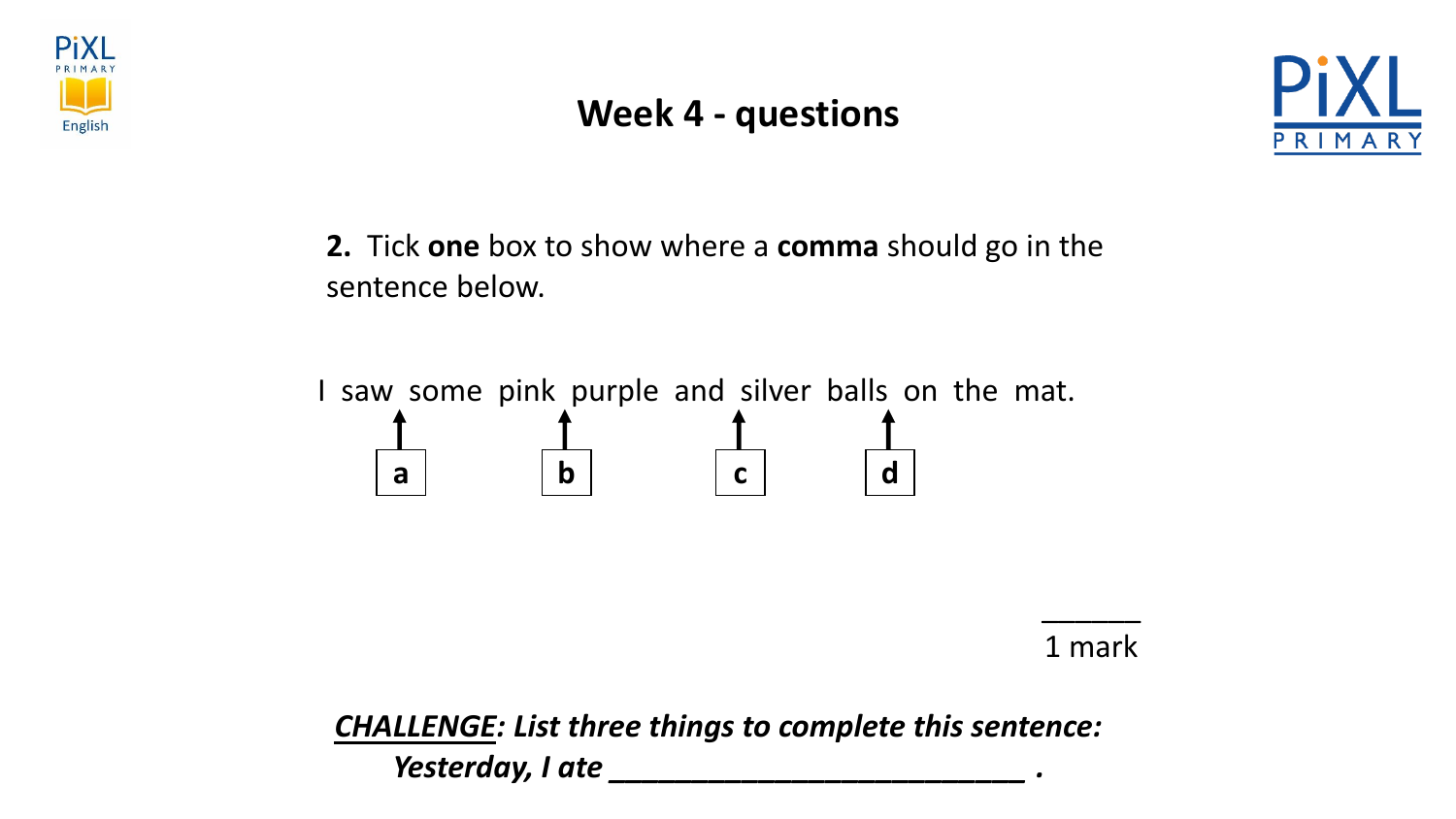

**3.** Look at the parts of the words in **bold**.

care**less** wonder**ful** pleas**ed** larg**est**

What is the grammatical term for this part of the word?



*CHALLENGE: Can you give an example of the three terms you did not tick?*

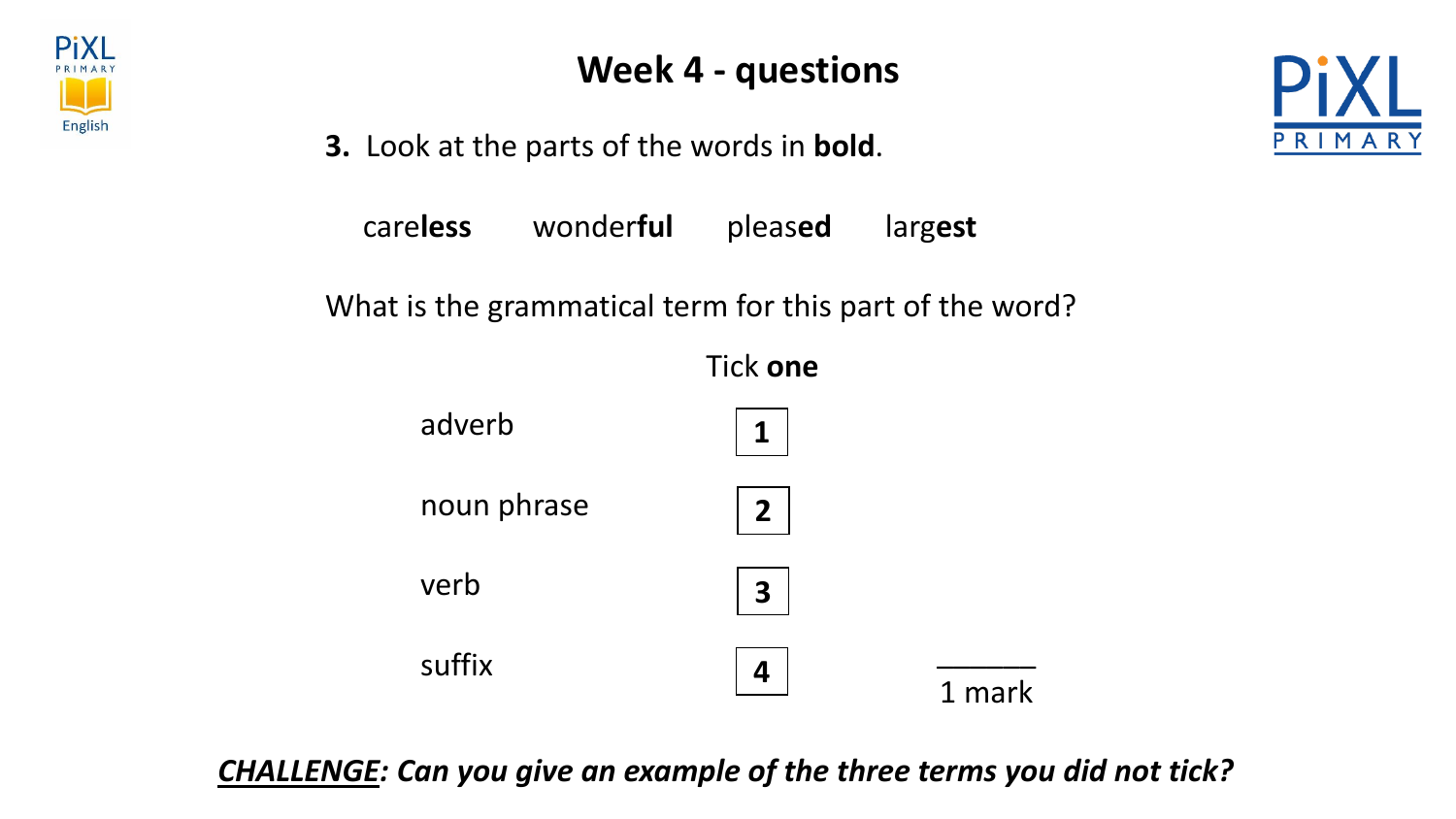





**1.** Tick the sentence that must end with a **question mark**.



1 mark

*CHALLENGE: Write a question which has the answer 5 o'clock.*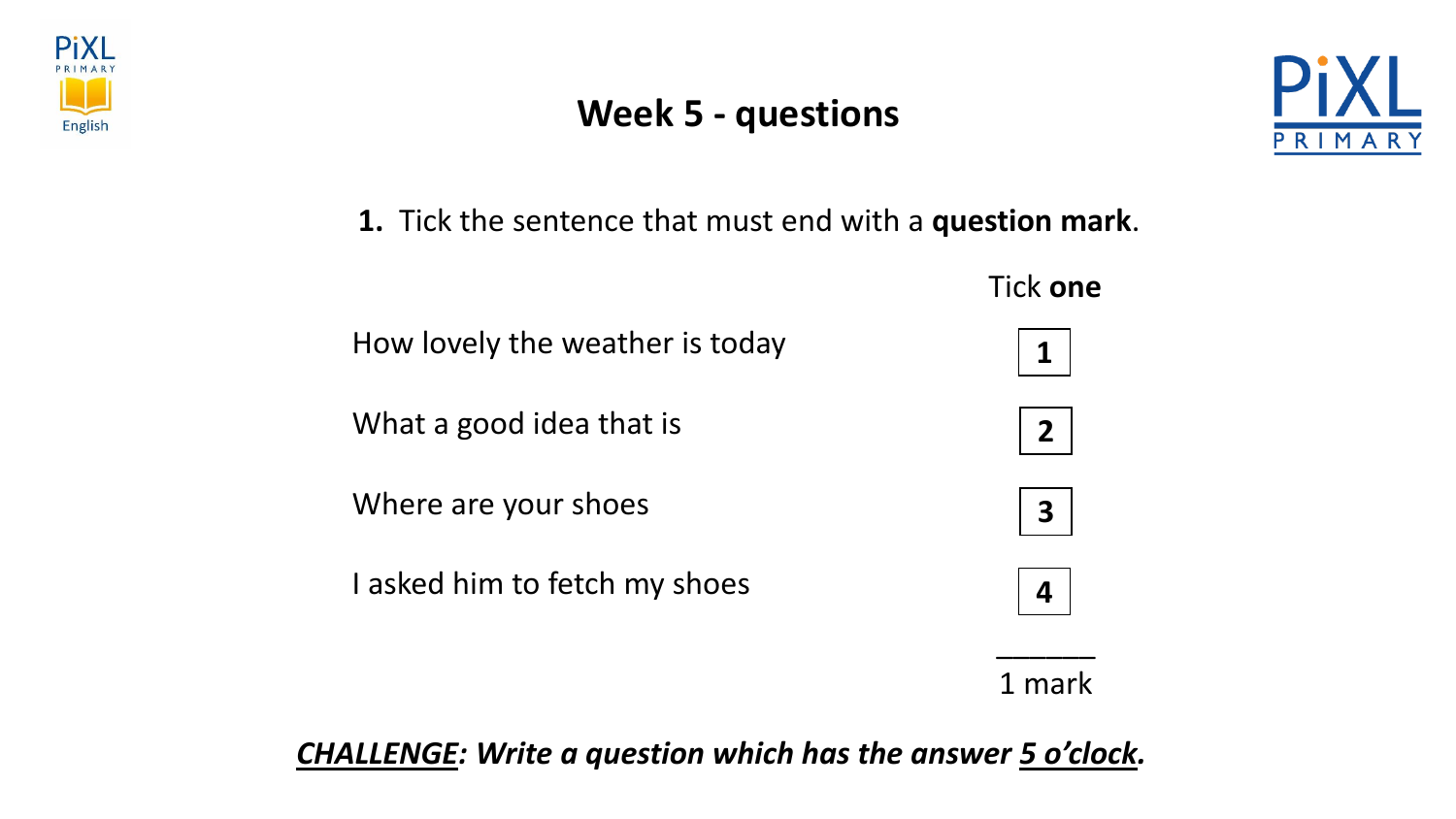

#### **Week 5 - questions**



**2.** Circle the most appropriate **preposition** to complete the sentence below.

# ( Before / Below ) breakfast, I brushed my teeth.

1 mark

\_\_\_\_\_\_

*CHALLENGE: List three different prepositions.*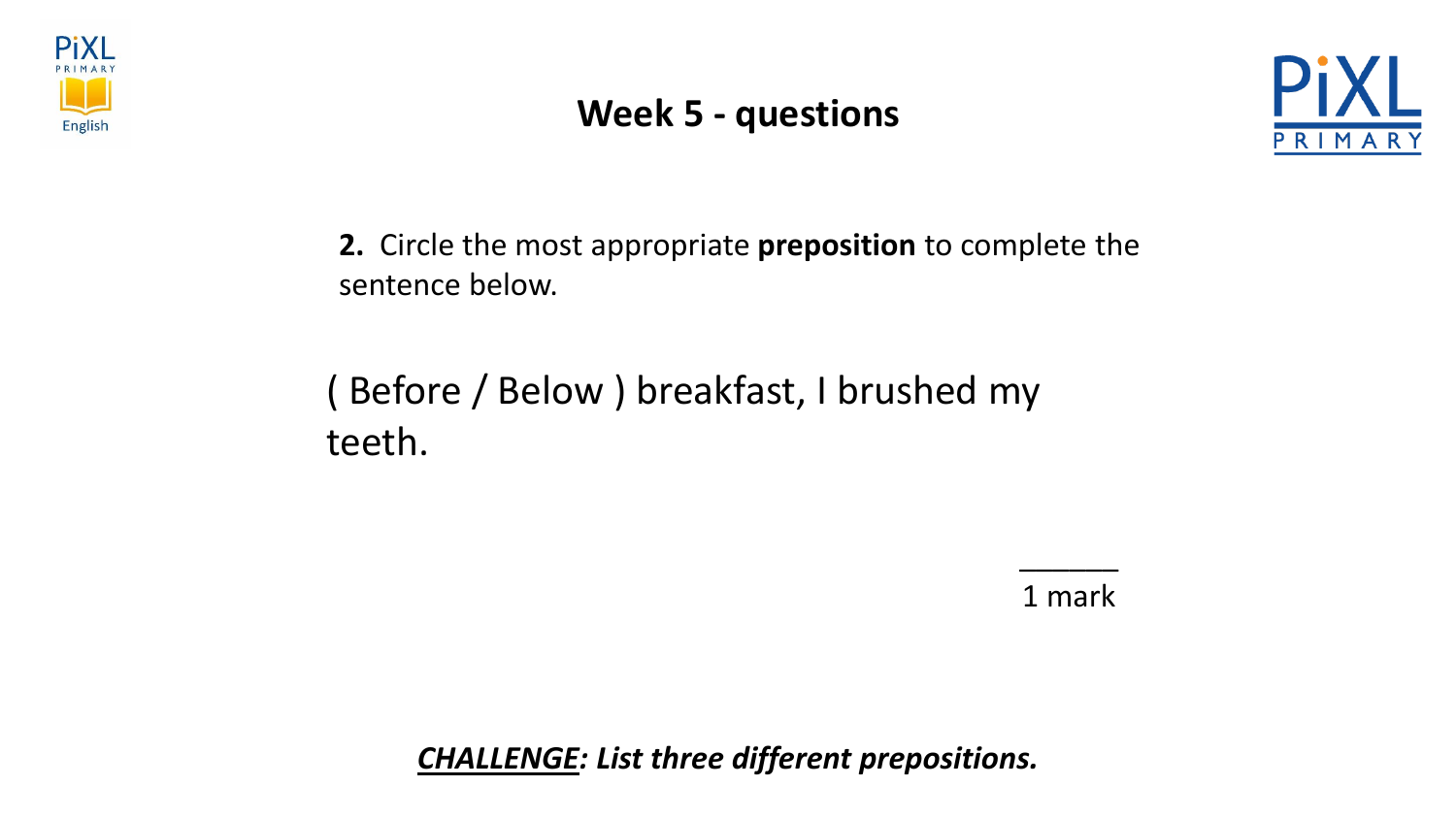





**3.** Rewrite the verbs in the boxes to complete the sentence with the correct choice of **tense**.



*CHALLENGE: Rewrite the following sentence in the present tense: Idris caught three fish and a crab.*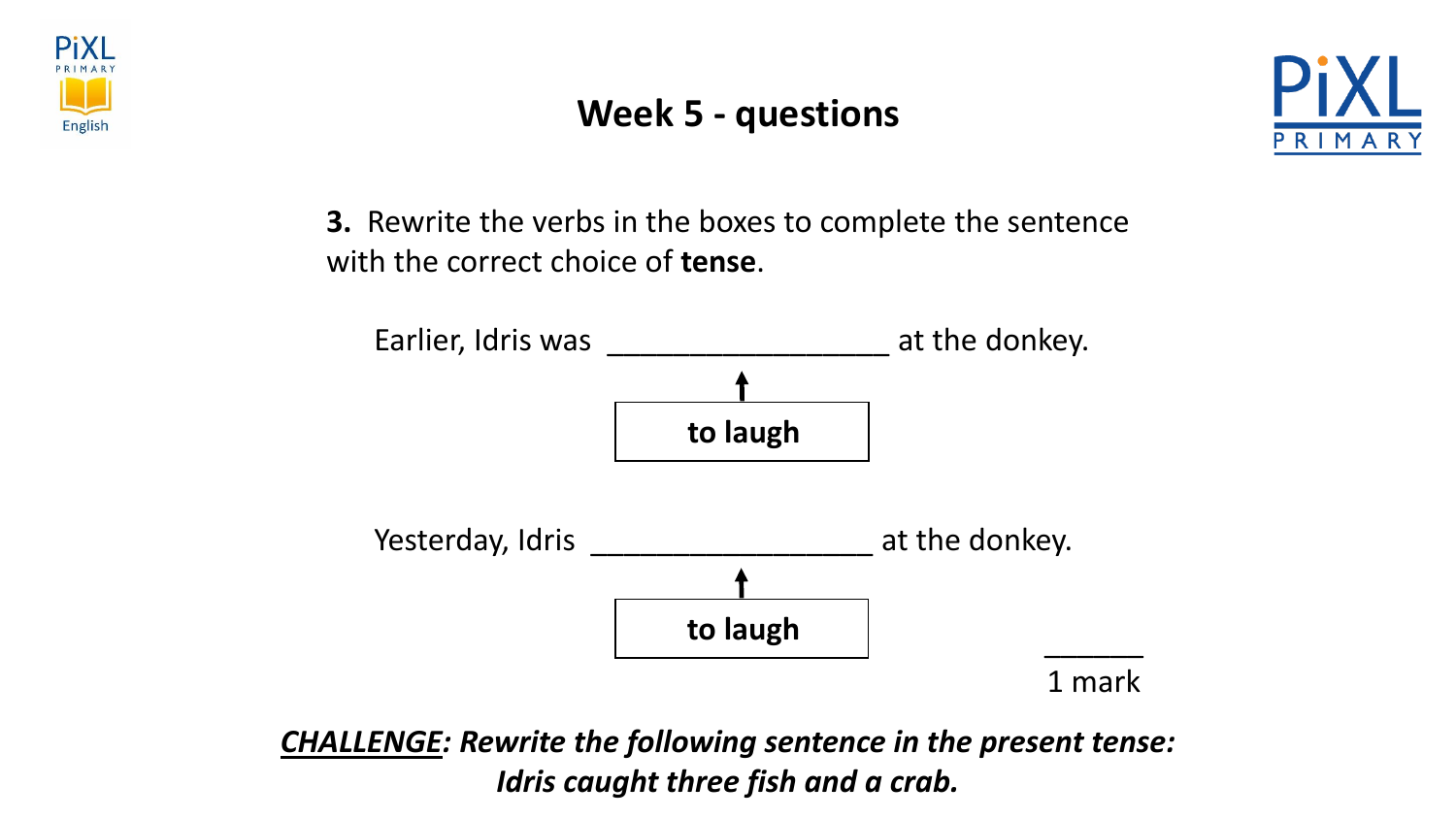





**1.** Add two **full stops** in the correct places below.

## Paz watches the game with his dad Tim and Noor join them

1 mark

\_\_\_\_\_\_

*CHALLENGE: Why are capital letters used for Paz, Tim and Noor?*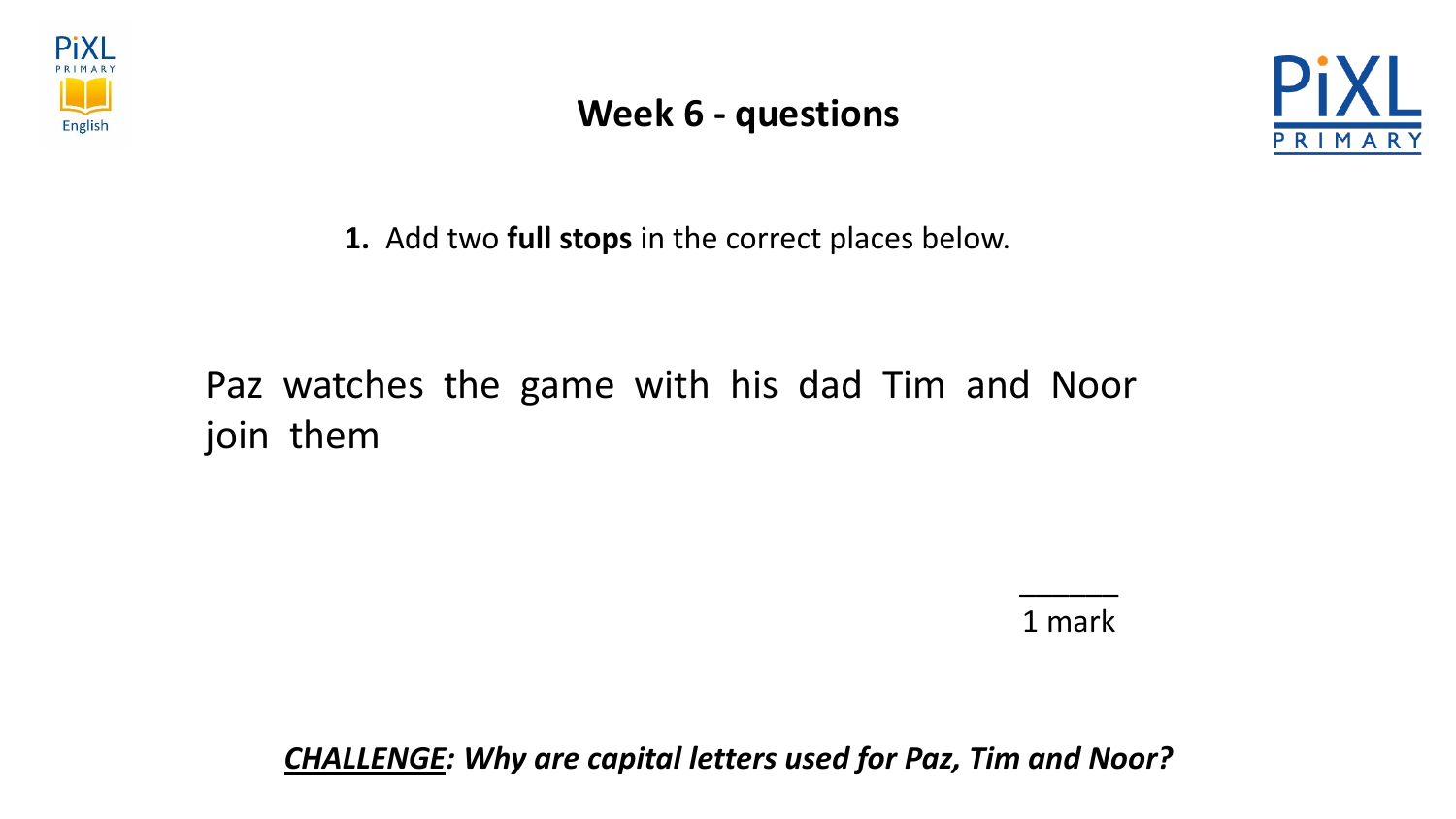

#### **Week 6 - questions**



**2.** Tick to show whether each noun is **singular** or **plural**.

| <b>Noun</b> | Singular | <b>Plural</b> |
|-------------|----------|---------------|
| a) dress    |          |               |
| b) family   |          |               |
| c) tables   |          |               |

1 mark

\_\_\_\_\_\_

*CHALLENGE: Write the plural for baby.*